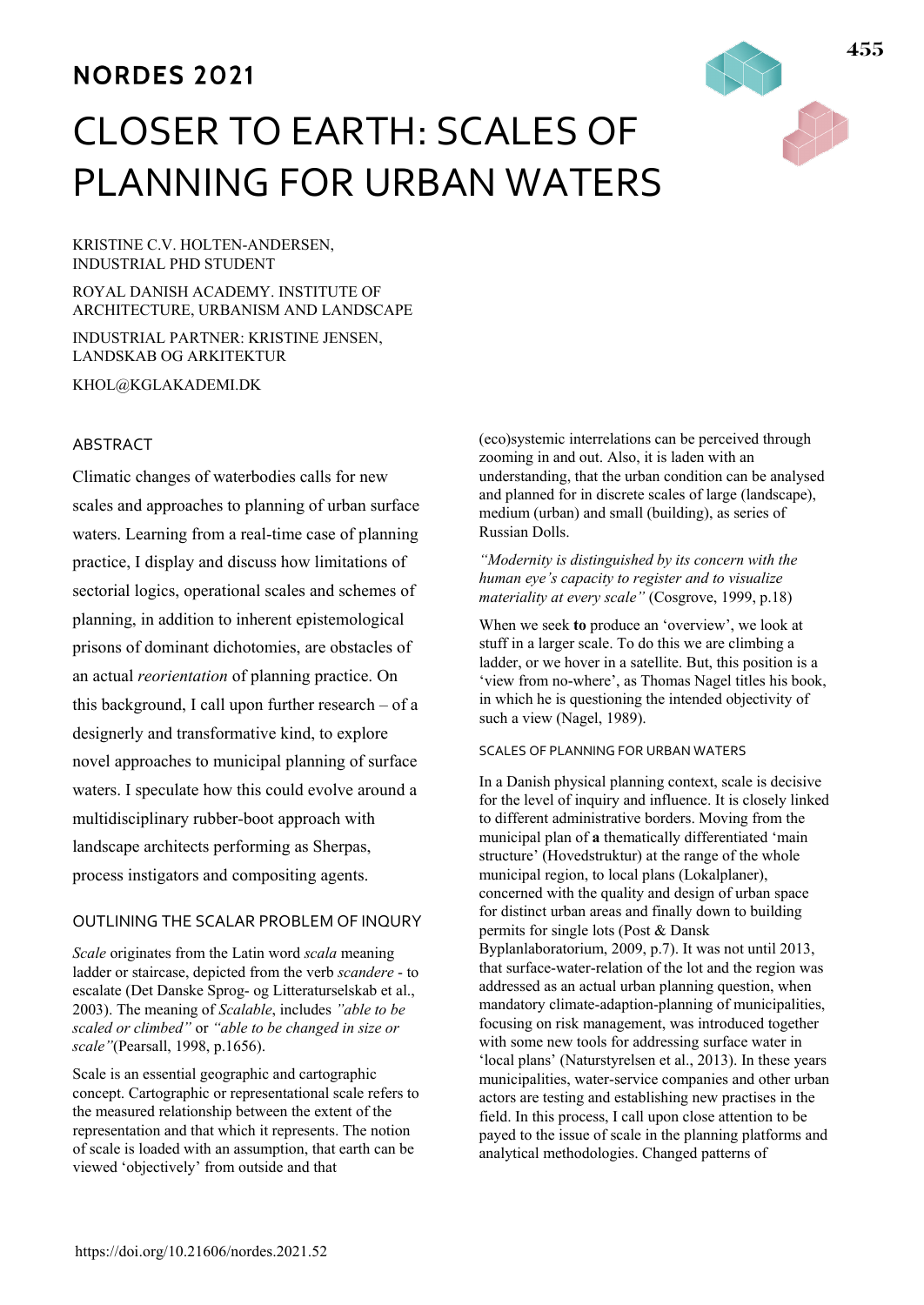precipitation due to unstable changes in the atmosphere on a global scale, is in direct interplay with 'close-up' terrain elevation features, where only a few centimetres can change routes of flow paths and determine whether vast areas are flooded or not. When zooming in, the large structures and dependencies of up-stream watersheds, groundwater systems and down-stream recipients are not visible nor governable. When zooming out temporal material processes and exchanges like the circuit of waters fall, stall, flow, infiltration and recharge of largescale concern is not visible nor governable. Waters, i**t** occurs, is a true trickster of scales.

In this article, I will bring results from my research, displaying inherent struggles in practise attempts on shifting the urban water paradigm. On a backdrop of a philosophical call for a renewed ontology and epistemology in the Anthropocene, I will evaluate and discuss the efforts of *reorientation* in the planning practise, and further speculate on some methodological attempts to engage differently with the scalar problem of inquiry.

## CALL FOR REORIENTATION: IN RATHER THAN ON EARTH.

The 'modern' ontological and epistemological domain, which has had great influence on the planning system of discrete administrative scales, is intensely disputed in the age of the Anthropocene. The concept of the Anthropocene induces us to consider human activities as a natural force in the process of destabilizing the climate and causing the 6'Th extinction of species, with unpredictable consequences for Earth's ecosystems (Steffen et al., 2011). This is not only changing the environment, it is also fundamentally changing humans, and in particular our understanding of the relationship between humans and environment (Latour, 2016). It establishes an understanding, that earth is not an 'object', and cannot be perceived as mere background for human culture. Life on earth does not consist of individual subjects acting on a stage of natural objects. It may rather be assessed as one embodied organism - Gaia – where geosphere, atmosphere and biosphere cooperates in performing and sustaining life on earth (Lovelock, 1995).

In this perspective, the view from above, is no view at all. The objective and largescale approach does not provide an overview, but devastatingly overlooks the site-specific material relationships. Latour et.al. is investigating and discussing how Gaia can be explored as a realm of Critical Zones – localities in the thin film from higher geosphere to lower atmosphere, stressing that these cannot be explored from anywhere but from the inside (Latour & Wiebel, 2020, p.14). This understanding leads us to appreciate landscape (geological, hydrological, climatic, biological) and

cultural (societal, urban) conditions as processes of mutual influence. Culture / nature, city / landscape can no longer be understood as opposites, (Hagan, 2014, p.9) nor can the relation between them (such as urban development) productively be described as one between a subject-and-object, where one regards only humans with agency. As a result, it is necessary to *re-orient* ourselves in an earthly world, which our previous mental (plus legal and methodological) frameworks has placed us outside (Latour, 2016a). In this act of *reorientation*, we may insists on integration of scales. We may try to recognize landscape conditions and processes, such as surface waters, as actors, rather than passive parameters or interests in planning. Moreover, we may work to overcome dichotomist understanding of wet/dry and linguistically limited notions of water as a "thing", running in a "line", fixed at a "scale" need to be revised (Cunha, 2018).

### NEW PRACTISE APPROACHES TO URBAN WATERS

In my PhD research, I have executed a real-time case study of the conduction of a novel theme plan, which is a part of the municipality plan revision 2021 in Aarhus Municipality. The theme plan can arguably be seen as a brave attempt on a changed approach to spatial planning of urban surface waters. In the following, I will firstly elaborate on the changed role of surface water. Secondly, I will display and discuss some examples on how the investigated case responds to this, and to the act of *reorientation* brought forward in the previous section. Thirdly**,** I will argue that transformative research in alternative methodological approaches, integrating multiple scales, interdisciplinary knowledge production and including designerly competences is urgently called for.

#### FROM URBAN WASTE TO URBAN ACTOR

Since the revolution of sanitation of Paris, led by Hausmann in the second half of the 19th century, sewerage of urban settlements has become a designstate in the DK. In 2019, the vast majority of urban settlements redirect rainwater from roofs and pavements into sewers (Miljøministeriet, 2019). This practise of treating rainwater as waste goes hand-in-hand with a wider regime of water control, made possible by the art of engineering, including drainage of wetlands, regulating groundwater tables, diking, canalling, etc. (Hooimeijer, 2015). The approach has gradually build an industrial regime of water-control (Wiberg, 2018), which continues to promote "landscape illiteracy" (Whiston Spirn, 2005) in connection to spatial planning and urban development. Urban water management in Aarhus as most other Danish settlements has in large been assessed below surface, and most days of the year, rainwater has simply "disappeared" into the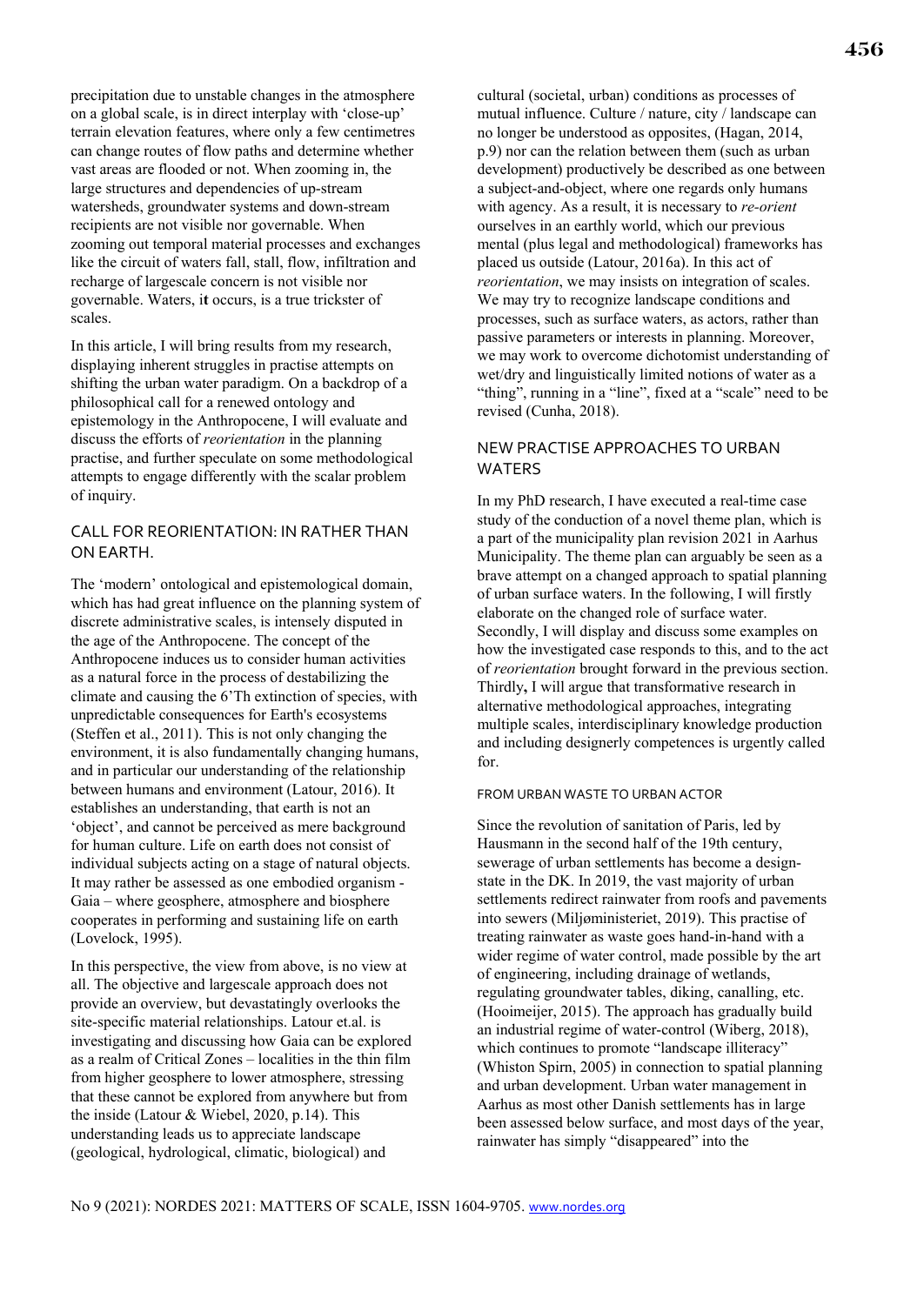underground. I will argue that this practise has caused the removal of water-issues from spatial and urbanorganisational concern, and therefore from the field and scales of urban spatial planning. Climatic changes, are largely questioning this approach. Increasing extreme rainfall and average annual precipitation, causes changing levels of streams and lakes and changes of groundwater tables. These are spatial issues with spatial effects. Some urban fabrics are no longer able to resist the changing waterbodies. All urban fabrics are links in a continuum of water networks, reaching from the pavements underneath our feet to the vast catchments of Aarhus Å, Egå and Giber Å, and further on to global weather systems, in which all areas are affected by and/or affecting the network. Though a given area is not likely to be flooded, it may play a significant role in preventing other areas of being so. Hence the infrastructures of surface water is being re-designed these years, still scholars suggests, it should rather be re-defined (Bergen Jensen & Fryd, 2009; Hoffmann et al., 2018; Wiberg, 2018; Wenningsted-Torgard, 2017)

#### NOVELTY OF WATER-THINKING ACROSS SECTORS

From the case study, it has become evident, that surface water has not prior been an issue with influence on the scale and scope of the spatial planning conducted.

#### *"Landscape issues such as topography and waters flow has been out of municipality planning for decades" Planning Official, Aarhus Municipality, March 2019*.

The waterscape 'illiteracy' reveals itself as a lack of methodologies to investigate surface water as an urban actor. To overcome the shortages the brave planners were seeking advice from the actors usually concerned with water-relations, only to find their questions returned. Actors here was equally inexperienced in addressing surface waters as questions of planning for urban space and function. The discussions that followed were somewhat perplex and the planners found it difficult to conclude or move forward. Further analysis show that the conversations were leaping between different discourses on surface water. I have tracked the discourses to different sectorial and disciplinary domains, considering surface water from very different positions. Hans Fink has described how different understandings of the concept of "nature", easily can lead to misunderstandings and malpractice in governing of such (Fink, 2003). I equally found the concept of surface water to be a contested one. Moreover the role of water as waste, a threat to health, a matter of anthropocentric control, and, in the wake of changing waterbodies, a flood risk towards existing urban structures seem to have greater impact. Though pursuing so called 'synergy effects' promoting environmental, recreational and aesthetic objectives in the climate adaptation efforts, these are still considered "add-ons", not motors of a redefinition of surface water

infrastructure. I recollected, that greater leaps towards a collective understanding of the problem as well as possible novel solutions arose when the multidisciplinary actors were co-working in-situ on mapping activities and sketching (although this was not a 'usual' activity in this setting), than when merely discussing about maps and solutions.

To summarize, the case show a novel leap in redefining how urban planning deals with the issue of surface water. It shows strong efforts of inter-sectoral collaboration, but it also display some of the challenges on bridging different sectorial discourses and methods, in order to build a new **collective** understanding of and approaches to the future role of urban surface waters. This is no innovative discovery. Disciplinary integration may be one of the cornerstones mentioned across most literature concerned with ecological transition. Still, the recollection of a momentum emerging from working collectively with designerly methods of mapping and sketching gives hints towards ways to bridge the gap. The finding makes sense when consulting Design Theory, e.g. the concept of 'co-evolution' of solution and problem spaces from designerly methodologies, promoted by Nigel Cross (Cross, 2004, p.434) amongst others.

#### SCALES AND BOUNDARIES OF WATER

From the case study, I found that the geographical and administrative boundaries of the municipality plan, the municipal frames, the local plans, and the cadastral structure of Aarhus is quite arbitrary to pivotal landscape properties, those which guides waters flow, stall, infiltration, recharge and evaporation. Further, I found, that surface water issues tangles with the matter of scale and scalar interdependence in close connection to matters of material and the site-specific conditions, which challenges the scales (and scalar approach) of existing spatial planning platforms. **S**imilar conclusions can be found in the work of Krarup and Wiberg (Krarup, 2015; Wiberg, 2018, p.92). Following this finding, it seems that planning for urban waters are questioning the existing scales and levels of planning. Other scholars has suggested introducing new levels of planning according to watersheds (Wiberg, 2018, pp.396–399; Whiston Spirn, 2005, p.7). Such an approach could be productive, bearing in mind, that watershed themselves are not a stable entity, why I will stress, that the planning space and scale has to be flexible, as is reality.

#### SCALABLE WATERS

In order to plan for 'blue structures', the planners took on a rather novel GIS-based software, Scalgo Live, as primary method of urban surface water mapping. It was utilised to perform quick representations of water-flow**s**. With Scalgo Live it became possible for the planners to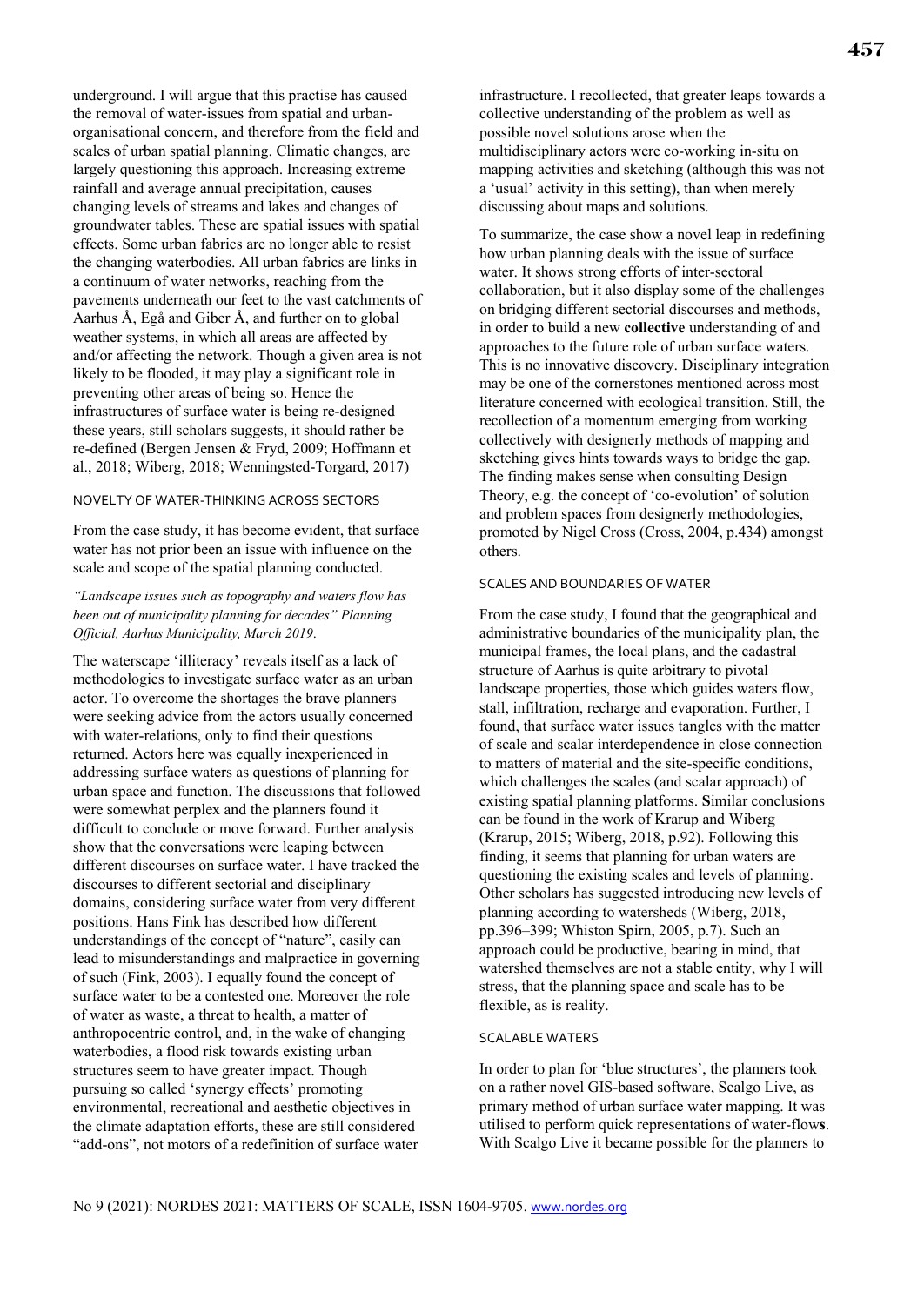visualize and represent flow paths, across urban and rural contexts, and across scales.

*"It seem unrealistic to pursue such an idea of planning according to the flow paths." Planning Official, Aarhus Municipality, February 2019.*

The maps suddenly represented former 'invisible' flow paths at the planning table. However, the flow paths were crossing administrative scales and functional as well as legal boundaries of the urban realm. These boundaries represent multiple actors, which the urban planners had (too) much experience in handling. Thus, the blue lines on the map seemed unrealistic to pursue as organisational structures of the urban. The politically constructed layers of organisation seem to appear more 'real', than the physically and climatically constructed ones. The maps from Scalgo Live gave a fraction of insight into the correlation of waterscapes and the urban realm. As a screening tool, it provides good insight, but it carries an embedded risk of over-simplifying. At least in my personal experience, on-site experiences of waters 'behaviour', is mandatory in order to understand what is represented in the maps provided, and even more important: what is not. Scalgo Live performs GIS analysis of a Digital Elevation Model – also called a 'glass model'. This represents the ground surface as pure shape with no materiality, which causes 100% runoff. Although the providers of the software are explicit about the inherent calculative limitations of this, it still promotes an embedded logic and understanding of 'environment' as a sum of objects, where form and substance are separable entities. Representing water as blue lines on a map, make them easily misinterpreted as singular entities, which are to be *handled*, *altered* and *redirected*.

Summarising, the utilised technologies seemed useful to ease readings of terrain and waters flow in connection to the urban layers. Still, methodologies that can provide tangible insight into both substance and states of wetness are necessary supplements. Such methodologies may be informed by 'climbing down' the largescale ladder, getting out of the office, putting on rubber boots and submit into subjective and sensational experiences of various water conditions, on-site.

#### IMAGINING REORIENTATION

I mapped the controversies of spatial planning of urban waters in Aarhus Municipality, only to *"realize the disconnect between the size of the problems we face and our limited grasp and attention span"* as Latour criticises scholarly efforts to map scientific and disciplinary controversies (Latour, 2016b, p.26). I noticed how designerly collaborative approaches seemed beneficial as means of 'co-evolution' of solution and problem spaces. I have also registered the scalar disconnect of the planning platforms and the waterscapes of influence, and noticed that other levels

could be introduced, bearing in mind, that water is dynamic – why planning platforms may also need to be flexible. Finally, I have discovered how methodologies of visualising water**-**flow maintains a Cartesian and dichotomist gaze on wet/dry conditions, and I have hinted how such a gaze can be balanced by building situated knowledge of water. In conclusion, it seems that a *reorientation* of planning is out of scope of the case investigated. Still, if such turn lies beyond the municipal, then with whom does it belong? The effort investigated is one of many, conducted these years, across the country, slowly building a new paradigm of water management. I anticipate that the challenges reported here are recognisable, but not exhausted. On this note, I find it appropriate to call for further research on alternative methodological approaches of planning for urban surface waters, which is able to bridge the limits of sectorial logics, arrange new operational scales of planning and escape the prisons of dominant dichotomies.

In continuation of Latour's statement of the limited grasp of the sciences of today, he continues to recommend *Compositionism* as a way to move forward (Latour, 2016b, p.26). His collaboration with Alexandra Arènes and Jérôme Gaillardet on providing Critical Zone Observatories with new schemes of mapping and representation, embracing situational, sensational and site-specific data, are highly admirable efforts (Arènes et al., 2018). In this final passage, I will argue, that a transformative and designerly approach may hold a key to take a first small step forward into the messy realm of situated knowledge and planning. Martin Prominski argue, that design (defining design as an explorative process encompassing projection and proposals, not products) has the capacity to synthesize and project different future possibilities based on multidisciplinary knowledge input, and various types of data. He suggests research-through-design in real world labs, as transformative strategies (Prominski, 2019, p.45).

I imagine a planning-research setup, where the task is to compose various site-specific projections for future urban waterscapes, working across multiple scales. I imagine a task force of planning officials, local experts, property owners **and** scholars from a wide range of sciences. I imagine the team with their rubber boots planted in the soils and intensities of wetness, and landscape architects as site exploring 'Sherpas'. I furthermore imagine landscape architects as compositing agents, who aligns the cross-disciplinary knowledge production by negotiating the differentiated data into plan and design concepts, and as process instigators operating through their determination of generating proposals. I imagine, as fuels for such projections, a rich production of landscape-water-urban analysis on multiple scales and temporalities, utilising a variety of mapping techniques endorsing subjective and thick on-site data collection.